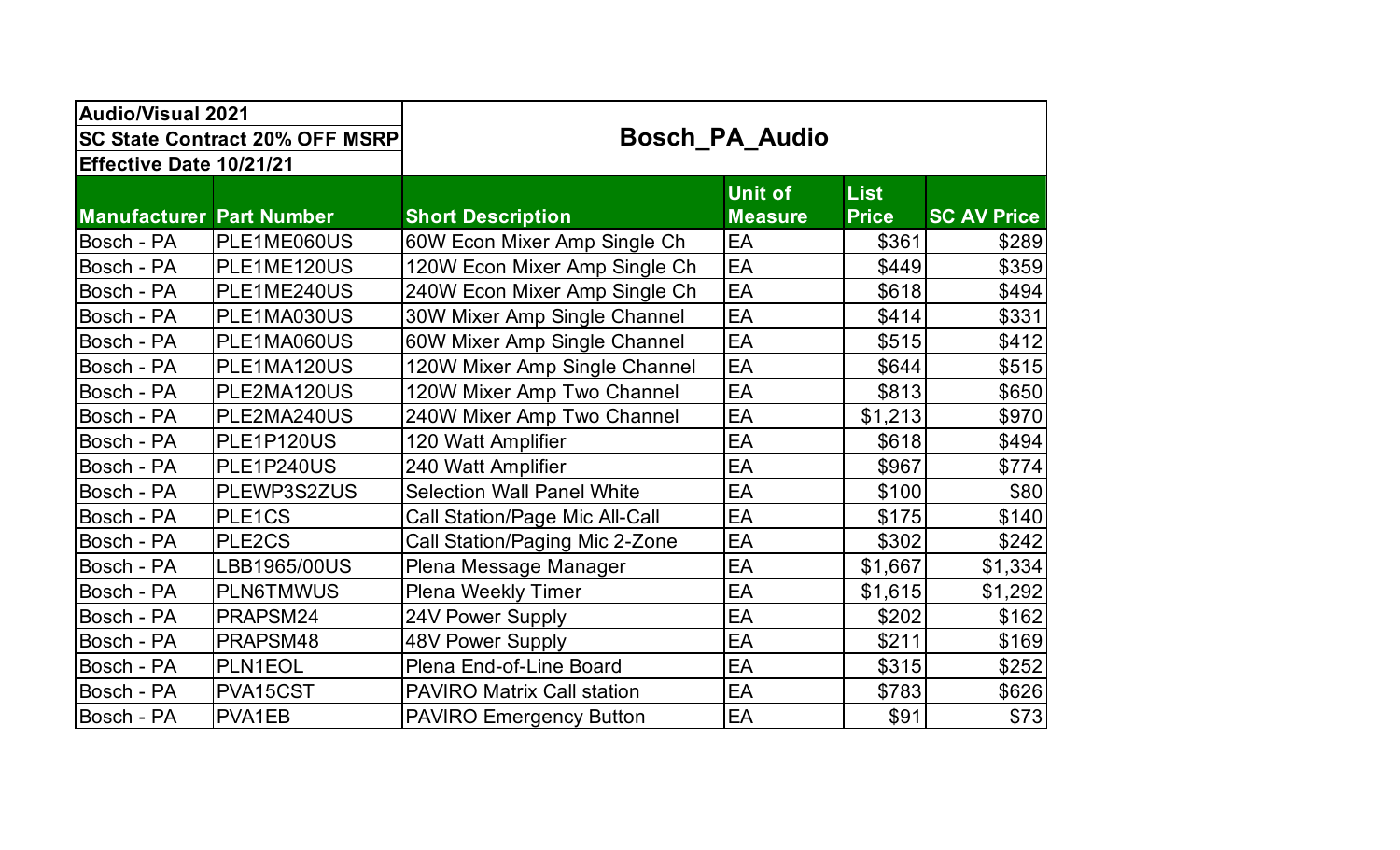| Bosch - PA | <b>PVA1KS</b>    | <b>PAVIRO Key Switch</b>              | EA | \$149   | \$119   |
|------------|------------------|---------------------------------------|----|---------|---------|
| Bosch - PA | PVA1WEOL         | PAVIRO End-of-Line Slave Modul        | EA | \$138   | \$110   |
| Bosch - PA | PVA20CSE         | <b>PAVIRO Matrix Call station ext</b> | EA | \$495   | \$396   |
| Bosch - PA | <b>PVA2P500</b>  | PAVIRO Matrix Amplifier 2 x 50        | EA | \$2,983 | \$2,386 |
| Bosch - PA | PVA4CR12         | <b>PAVIRO Matrix Controller</b>       | EA | \$2,166 | \$1,733 |
| Bosch - PA | PVA4R24          | <b>PAVIRO Matrix Router</b>           | EA | \$1,821 | \$1,457 |
| Bosch - PA | <b>PVACSK</b>    | <b>PAVIRO Matrix Call station kit</b> | EA | \$1,129 | \$903   |
| Bosch - PA | PVA15ECS         | PAVIRO Call Station with Two E        | EA | \$1,092 | \$874   |
| Bosch - PA | PLM8M8US         | 8-Zone Digital Matrix Mixer           | EA | \$2,084 | \$1,667 |
| Bosch - PA | PLM8CS           | Call Station (8 Zone)                 | EA | \$1,073 | \$858   |
| Bosch - PA | <b>PLMWCP</b>    | <b>Wall Panel</b>                     | EA | \$391   | \$313   |
| Bosch - PA | PLM4P125US       | 4x120W Class D Power Amplifier        | EA | \$2,084 | \$1,667 |
| Bosch - PA | PLM4P220US       | 4x220W Class D Power Amplifier        | EA | \$2,699 | \$2,159 |
| Bosch - PA | LBB1949/00       | <b>Gooseneck Unidir Cond Mic</b>      | EA | \$200   | \$160   |
| Bosch - PA | LBB9600/20       | <b>Handheld Unidir Cond Mic</b>       | EA | \$200   | \$160   |
| Bosch - PA | LBC2900/15       | Dynamic Unidir HH Mic 1/4"/XLR        | EA | \$67    | \$54    |
| Bosch - PA | LBC2900/20       | Dynamic Unidir HH Mic XLR/XLR         | EA | \$67    | \$54    |
| Bosch - PA | LBB9099/10       | Handheld Dynamic Unidir Mic           | EA | \$174   | \$139   |
| Bosch - PA | LBB9080/00       | Handheld Dynamic Omnidir Mic          | EA | \$61    | \$49    |
| Bosch - PA | LBC1208/40       | XLR Microphone Cable 32.8'            | EA | \$86    | \$69    |
| Bosch - PA | LBC1227/01       | <b>Heavy Microphone Table Stand</b>   | EA | \$46    | \$37    |
| Bosch - PA | <b>LB6SW100D</b> | Surface-mount subwoofer - Blac        | EA | \$621   | \$497   |
| Bosch - PA | <b>LB6SW100L</b> | Surface-mount subwoofer - Whit        | EA | \$621   | \$497   |
| Bosch - PA | LH2UC06          | The Compact Horn Loudspeaker L        | EA | \$107   | \$86    |
| Bosch - PA | LH2UC15E         | Specifically designed for exce        | EA | \$223   | \$178   |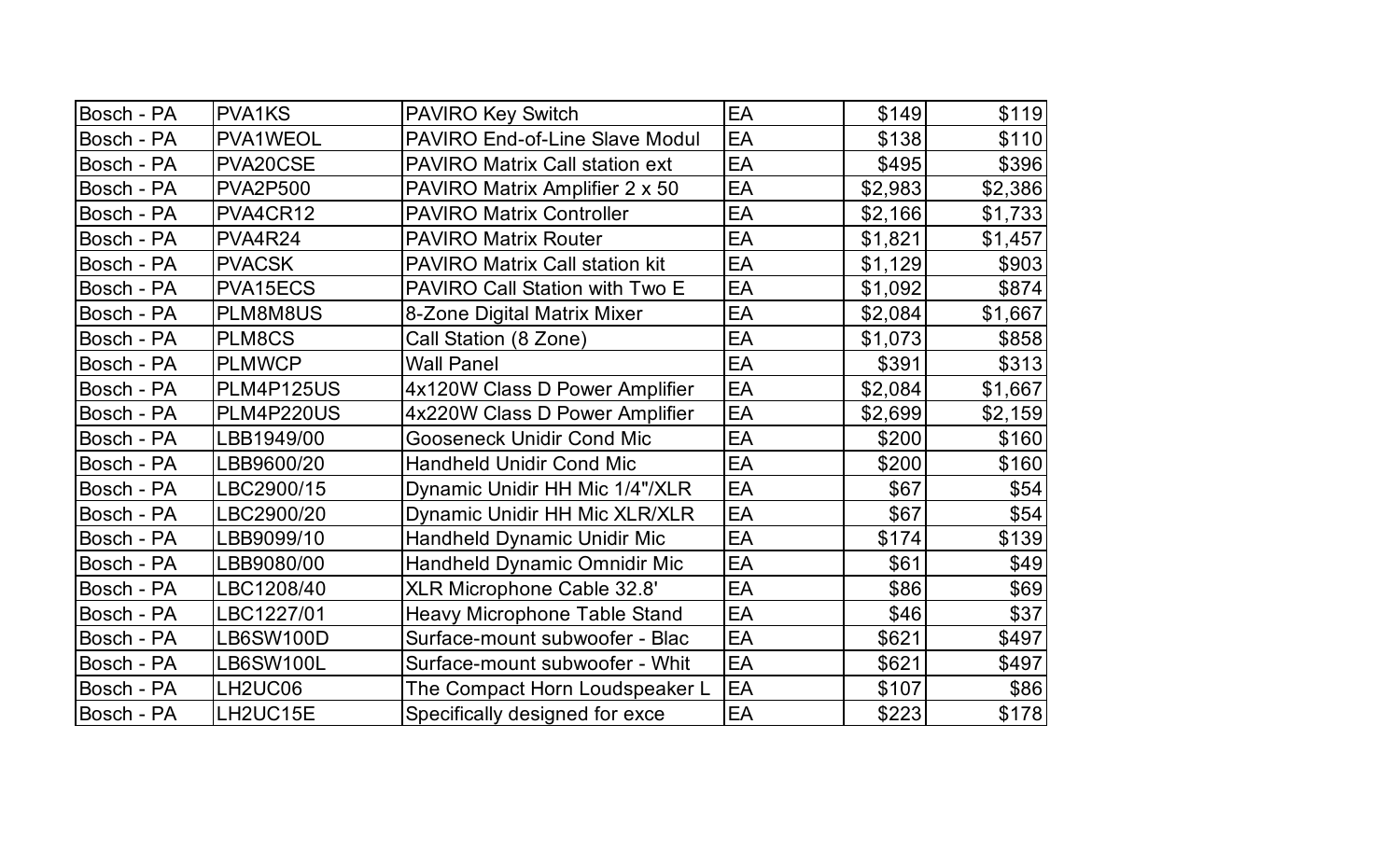| Bosch - PA | LH3UC25XL         | EX. Flameproof horn, long-flar        | EA | \$770 | \$616 |
|------------|-------------------|---------------------------------------|----|-------|-------|
| Bosch - PA | LH3UC25XS         | EX. Flameproof horn, short-fla        | EA | \$610 | \$488 |
| Bosch - PA | LB7UC06VR         | Surface Mount Speaker 6W with         | EA | \$70  | \$56  |
| Bosch - PA | LB7UC06V          | Surface Mount Speaker 6W with         | EA | \$66  | \$53  |
| Bosch - PA | LB7UC06E          | <b>Surface Mount Speaker 6W</b>       | EA | \$63  | \$50  |
| Bosch - PA | LB20PC154D        | Quick install Speaker 4" cabin        | EA | \$312 | \$250 |
| Bosch - PA | LB20PC154L        | Quick install Speaker 4" cabin        | EA | \$312 | \$250 |
| Bosch - PA | LB20PC305D        | Quick install Speaker 5" cabin        | EA | \$420 | \$336 |
| Bosch - PA | <b>LB20PC305L</b> | Quick install Speaker 5" cabin        | EA | \$420 | \$336 |
| Bosch - PA | LB20PC404D        | Quick install Speaker 4" cabin        | EA | \$291 | \$233 |
| Bosch - PA | LB20PC404L        | Quick install Speaker 4" cabin        | EA | \$291 | \$233 |
| Bosch - PA | LB20PC608D        | Quick install Speaker 8" cabin        | EA | \$678 | \$542 |
| Bosch - PA | LB20PC608L        | Quick install Speaker 8" cabin        | EA | \$678 | \$542 |
| Bosch - PA | LB20PC60EW5D      | <b>Extreme Conditions IP65 instal</b> | EA | \$484 | \$387 |
| Bosch - PA | LB20PC60EW5L      | <b>Extreme Conditions IP65 instal</b> | EA | \$484 | \$387 |
| Bosch - PA | <b>LB20PC755D</b> | Quick install Speaker 5" cabin        | EA | \$377 | \$302 |
| Bosch - PA | LB20PC755L        | Quick install Speaker 5" cabin        | EA | \$377 | \$302 |
| Bosch - PA | LB20PC908D        | Quick install Speaker 8" cabin        | EA | \$656 | \$525 |
| Bosch - PA | LB20PC908L        | Quick install Speaker 8" cabin        | EA | \$656 | \$525 |
| Bosch - PA | LB20SW400D        | Subwoofer 2x10" cabinet black,        | EA | \$823 | \$658 |
| Bosch - PA | <b>LB20SW400L</b> | Subwoofer 2x10" cabinet white,        | EA | \$823 | \$658 |
| Bosch - PA | <b>LB2UC15D1</b>  | 15W P-Sound Cab Spkr Black            | EA | \$80  | \$64  |
| Bosch - PA | LB2UC15L1         | 15W P-Sound Cab Spkr White            | EA | \$80  | \$64  |
| Bosch - PA | <b>LB2UC30D1</b>  | 30W P-Sound Cab Spkr Black            | EA | \$120 | \$96  |
| Bosch - PA | <b>LB2UC30L1</b>  | 30W P-Sound Cab Spkr White            | EA | \$120 | \$96  |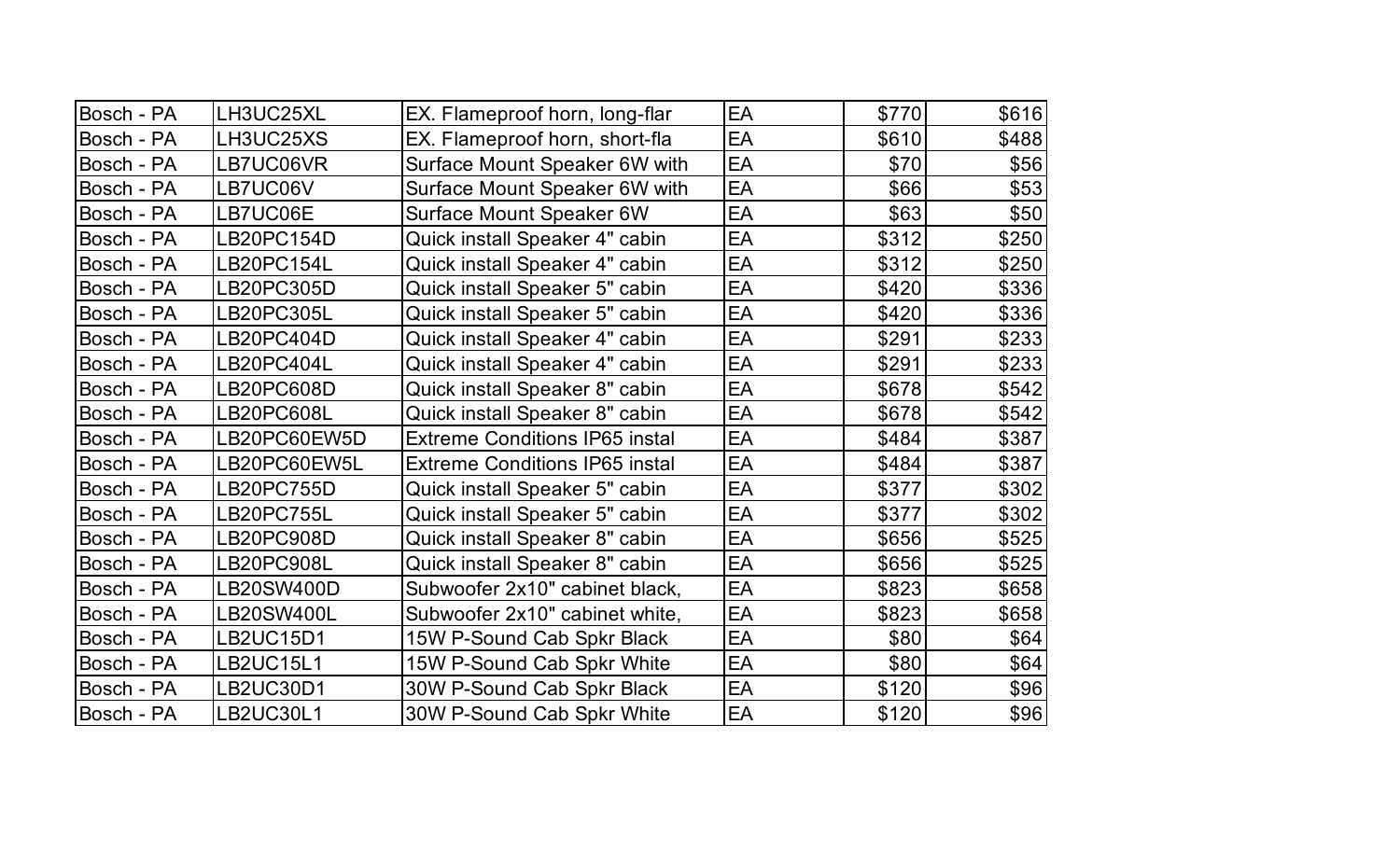| Bosch - PA | LA1UM20E1   | 20W Metal Column Spkr-White           | EA | \$276   | \$221   |
|------------|-------------|---------------------------------------|----|---------|---------|
| Bosch - PA | LA1UM40E1   | 40W Metal Column Spkr-White           | EA | \$484   | \$387   |
| Bosch - PA | LA3VARIB    | Vari Base Unit (Gray)                 | EA | \$7,198 | \$5,758 |
| Bosch - PA | LA3VARIBH   | Vari Base Unit HF (Gray)              | EA | \$7,523 | \$6,018 |
| Bosch - PA | LA3VARIE    | Vari Base Unit (Gray)                 | EA | \$5,640 | \$4,512 |
| Bosch - PA | LBC3080/01  | Metal Fire Dome Flame Red RAL         | EA | \$27    | \$22    |
| Bosch - PA | LBC3080/11  | Metal Fire Dome White RAL 9010        | EA | \$27    | \$22    |
| Bosch - PA | LM2BB       | Back Dome LBC3951/11-US LHM           | EA | \$122   | \$98    |
| Bosch - PA | LM2PMR      | Plaster Mnt Ring LBC3951/11-US        | EA | \$171   | \$137   |
| Bosch - PA | LC1WM06E8   | 6W 4" Ceiling Spkr Wide Open A        | EA | \$59    | \$47    |
| Bosch - PA | LC1WC06E8   | 6W Ceiling Loudspeaker                | EA | \$60    | \$48    |
| Bosch - PA | LC1UM06E8   | 6W 8.5" Ceiling Loudspeaker           | EA | \$69    | \$56    |
| Bosch - PA | LC1UM12E8   | 18W 8.5" Ceiling Loudspeaker          | EA | \$98    | \$78    |
| Bosch - PA | LC1UM24E8   | 24W 8.5" Ceiling Loudspeaker          | EA | \$141   | \$113   |
| Bosch - PA | LC1MMSB     | <b>Mounting Sup Bracket LCI Spkrs</b> | EA | \$8     | \$7     |
| Bosch - PA | LC1CMR      | <b>Mounting Ring LC1 Series Spkrs</b> | EA | \$12    | \$9     |
| Bosch - PA | LC1CBB      | <b>Back Box for LC1 Series Spkrs</b>  | EA | \$9     | \$8     |
| Bosch - PA | LC1MFD      | <b>Metal Fire Dome LC1 Spkrs</b>      | EA | \$38    | \$30    |
| Bosch - PA | LC1CSMB     | <b>Surf Mounting Box LC1 Spkrs</b>    | EA | \$22    | \$18    |
| Bosch - PA | LC1MSK      | Metal Susp Kit for LC1 Spkrs          | EA | \$22    | \$18    |
| Bosch - PA | LC2PC30G64  | 30W 4" Premium Ceiling Speaker        | EA | \$317   | \$254]  |
| Bosch - PA | LC2PC30G68  | 30W 8" Premium Ceiling Speaker        | EA | \$421   | \$337   |
| Bosch - PA | LC2PC30G68L | 30W 8" Premium LP Ceiling Spkr        | EA | \$421   | \$337   |
| Bosch - PA | LC2PC60G68H | 60W 8" Prem High Ceiling Spkr         | EA | \$562   | \$450   |
| Bosch - PA | LC2PC60G610 | 60W 10" Prem Subwfr Ceil Spkr         | EA | \$562   | \$450   |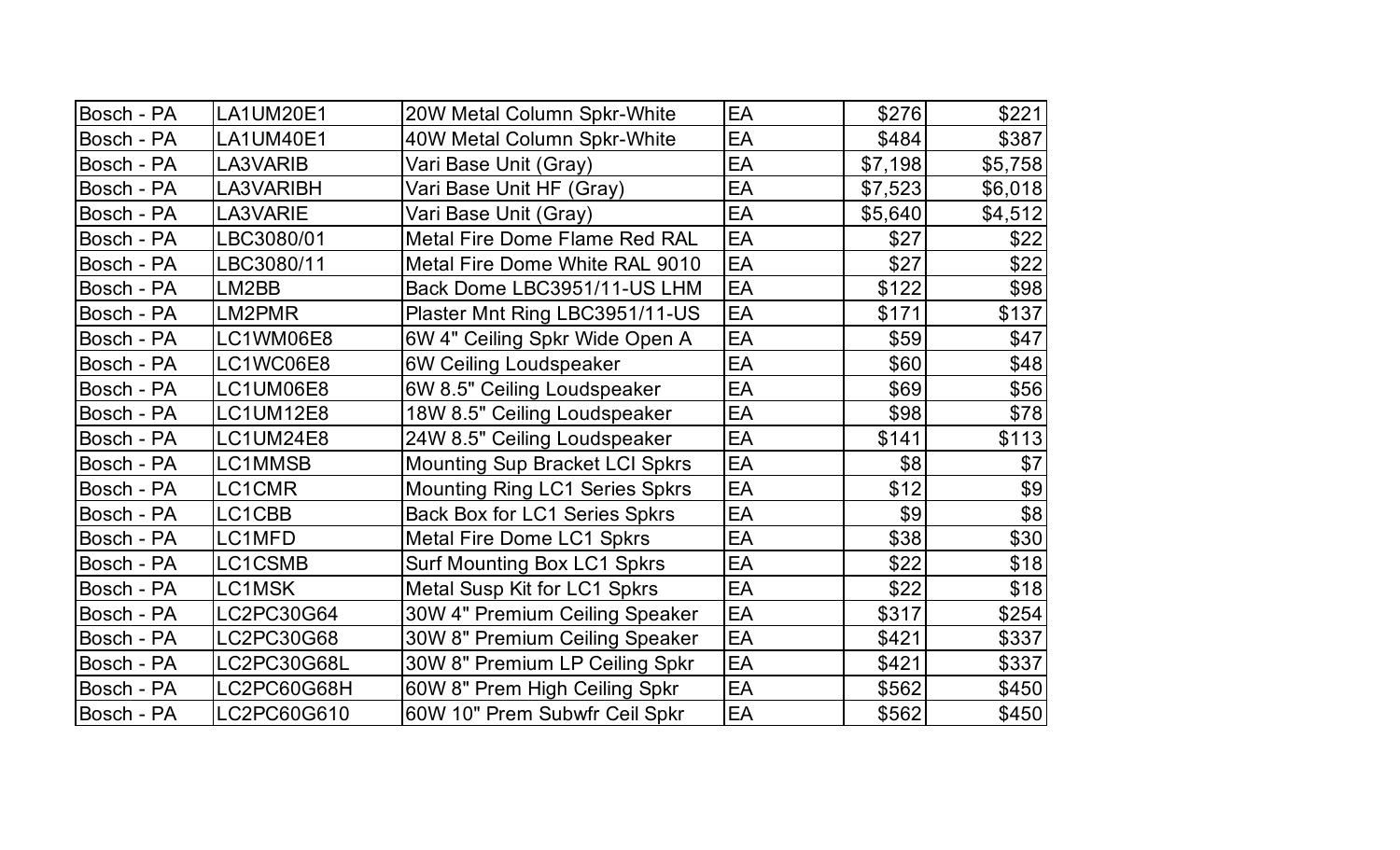| Bosch - PA | LC4UC06E     | 6W Prem Wide A Ceiling Spkr          | EA | \$160   | \$128   |
|------------|--------------|--------------------------------------|----|---------|---------|
| Bosch - PA | LC4UC12E     | 12W Prem Wide A Ceiling Spkr         | EA | \$182   | \$146   |
| Bosch - PA | LC4UC24E     | 24W Prem Wide A Ceiling Spkr         | EA | \$221   | \$177   |
| Bosch - PA | LC4CBB       | <b>ABS Back Box LC4 Series Spkrs</b> | EA | \$19    | \$15    |
| Bosch - PA | LC4MFD       | <b>Metal Fire Dome LC4 Spkrs</b>     | EA | \$38    | \$30    |
| Bosch - PA | LC5WC06E4    | 6W Prem Wide A L-Ceiling Spkr        | EA | \$33    | \$26    |
| Bosch - PA | LC5CBB       | ABS Back Box for LC5-WC06E4          | EA | \$5     | \$4     |
| Bosch - PA | LP1BC10E1US  | 10W Bi-Dir 100V Sound Project        | EA | \$171   | \$137   |
| Bosch - PA | LP1UC10E1US  | 10W Uni-Dir 100V Sound Project       | EA | \$152   | \$122   |
| Bosch - PA | LP1UC20E1US  | 20W Uni-Dir 100V Sound Project       | EA | \$193   | \$154   |
| Bosch - PA | LS1UC20E1US  | 20W Pendant Sphere 100V S-Proj       | EA | \$171   | \$137   |
| Bosch - PA | LS1OC100E1   | 100W Hemi-Dir 70/100V S-Proj         | EA | \$2,112 | \$1,690 |
| Bosch - PA | LBC3482/00US | 25W 100V 14" Horn EVAC Comp          | EA | \$177   | \$142   |
| Bosch - PA | LBC3483/00US | 35W 100V 20" Horn EVAC Comp          | EA | \$215   | \$172   |
| Bosch - PA | LBC3484/00US | 50W 100V 20" Horn EVAC Comp          | EA | \$255   | \$204   |
| Bosch - PA | LBC3481/12US | 10W 100V Circular Horn               | EA | \$127   | \$102   |
| Bosch - PA | LBC3491/12US | 10W 100V Rectangular Horn            | EA | \$146   | \$117   |
| Bosch - PA | LBC3492/12US | 20W 100V Circular Horn               | EA | \$183   | \$146   |
| Bosch - PA | LBC3493/12US | 30W 100V Circular Horn               | EA | \$215   | \$172   |
| Bosch - PA | LH1UC30E     | 30W 70/100V 2-Way Music Horn         | EA | \$264   | \$211   |
| Bosch - PA | LBC3403/16   | 10" Circular Horn (No Driver)        | EA | \$170   | \$136   |
| Bosch - PA | LBC3404/16   | 15" Circular Horn (No Driver)        | EA | \$194   | \$155   |
| Bosch - PA | LBC3405/16   | 20" Circular Horn (No Driver)        | EA | \$208   | \$166   |
| Bosch - PA | LBC3406/16   | 9"x15" Rect Horn (No Driver)         | EA | \$194   | \$155   |
| Bosch - PA | LBN9000/00US | 15W Driver LBC 340x/16S Horns        | EA | \$146   | \$117   |